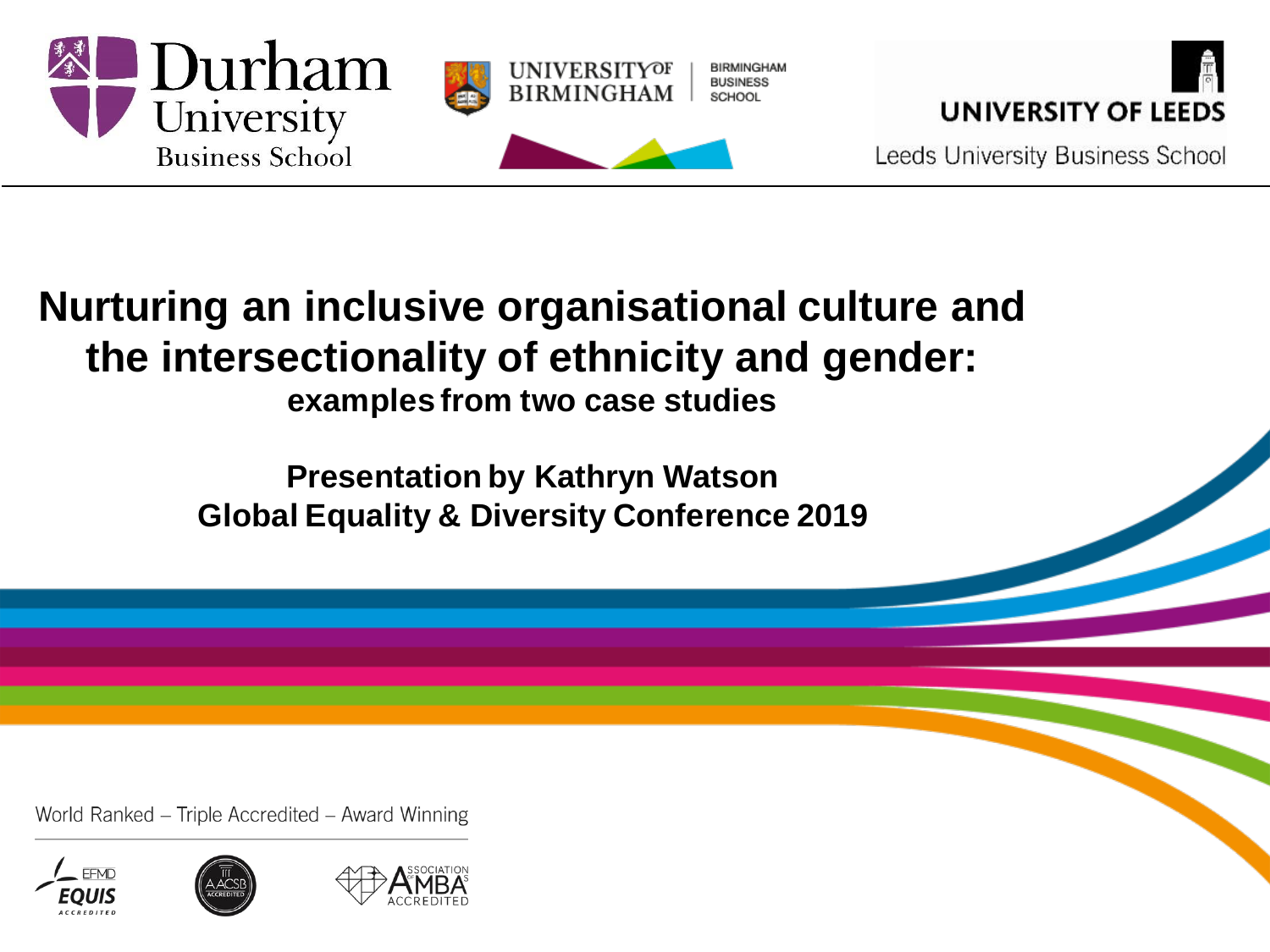# **The research projects**

- Two case studies:
	- An ongoing study with a large UK FTSE retail company
	- A BAME study with a UK police force
- We use intersectionality as a theoretical lens to examine the experiences and perceptions of BAME female employees
- In-depth interviews with:
	- 12 BAME women staff in retail sector (various grades/roles)
	- 9 BAME women staff in policing (7 officers/2 staff)









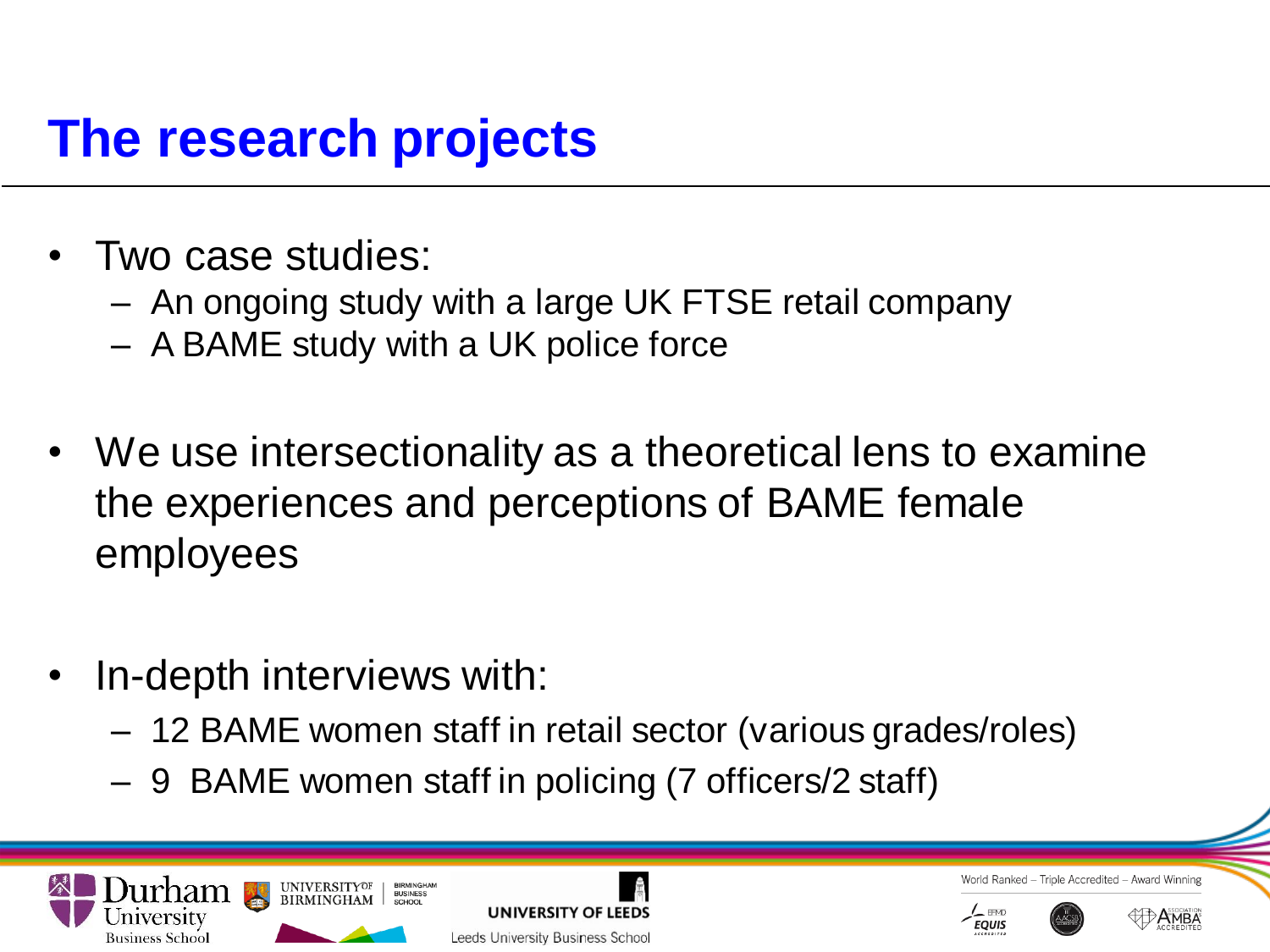### **Different but similar**

|                    | <b>Retail</b>                        | <b>Police</b>                              |
|--------------------|--------------------------------------|--------------------------------------------|
| Leadership         | CEO                                  | <b>Chief Constable</b>                     |
| <b>Structure</b>   | Head office &<br>stores              | <b>Headquarters and</b><br>police stations |
| Management         | Corporate,<br>regional and<br>stores | Force, divisional,<br>teams                |
| Service            | <b>Customer service</b>              | Communities                                |
| Culture            | Traditional,<br>hierarchical         | Command and<br>control                     |
| <b>Scale</b>       | <b>National</b>                      | Large region                               |
| <b>Entry level</b> | <b>Customer service</b>              | Constables                                 |





World Ranked - Triple Accredited - Award Winning



**AD AMBA**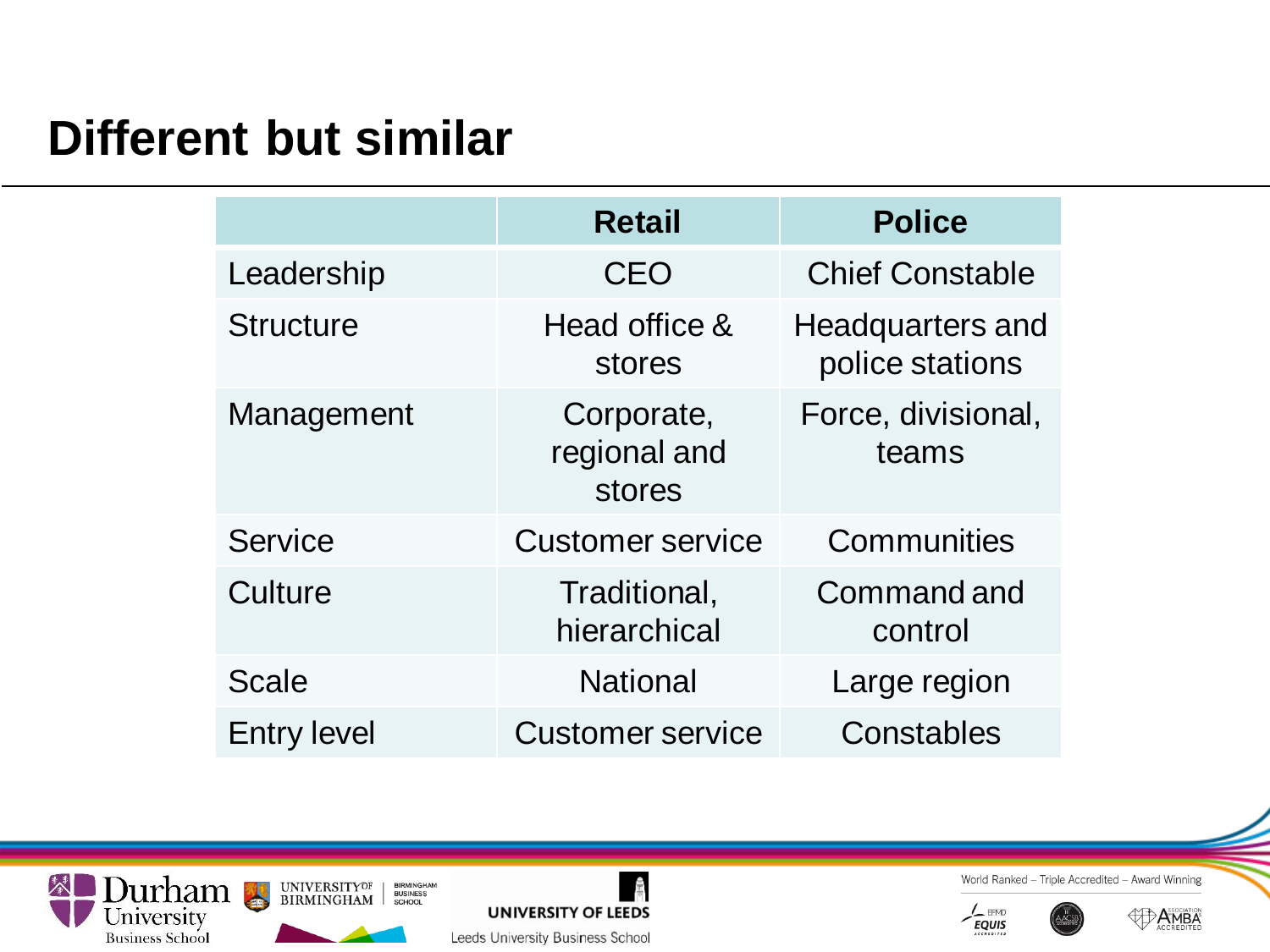## **Intersectional framework**

Intersectional approaches draw attention to the richness of multiple identities unique to each individual (Hill Collins and Bilge, 2016)







Leeds University Business School

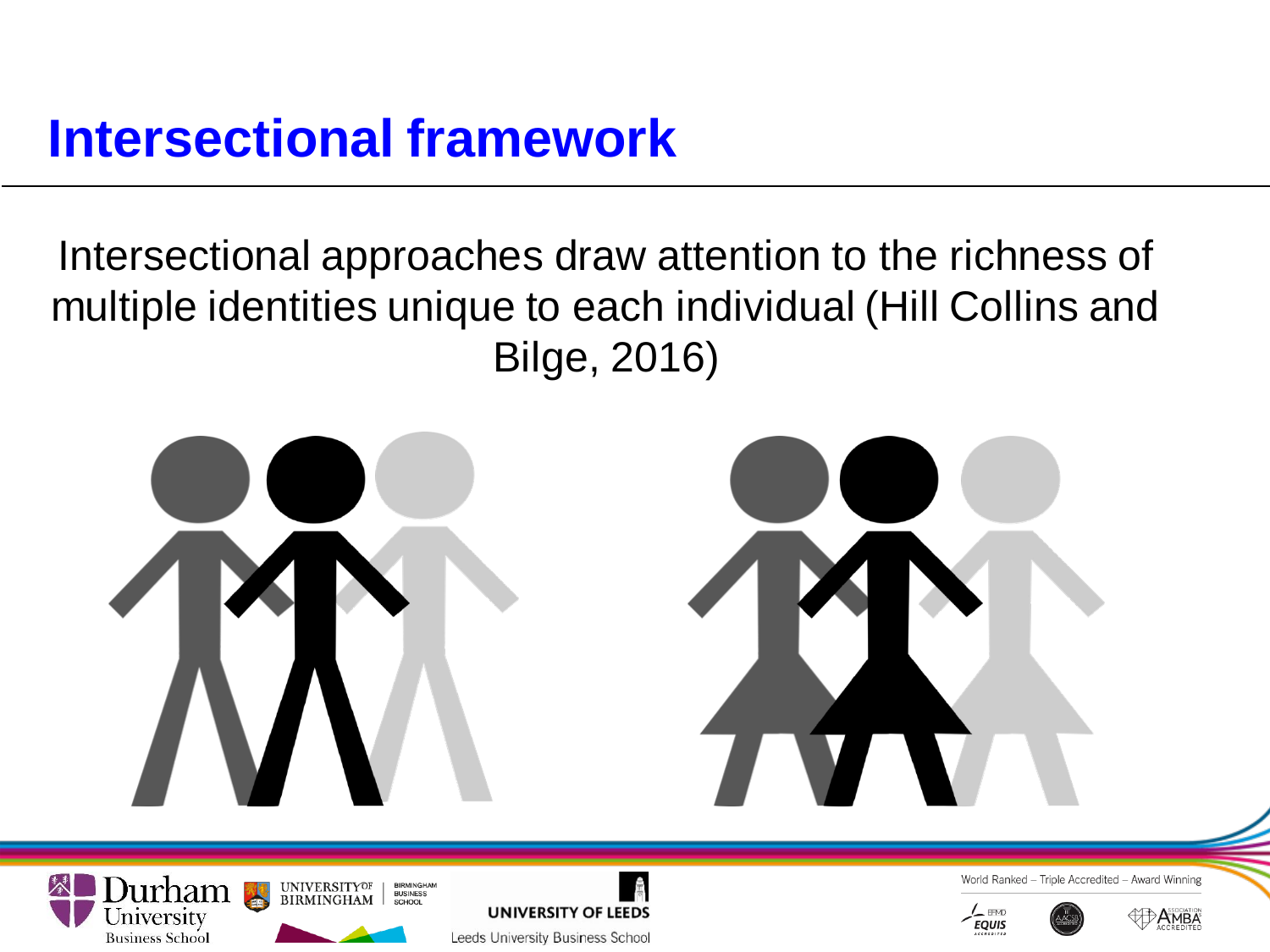# **Inequalities at work: intersectionality of gender and ethnicity**

- 29% of BAME women (21% of white women) believed that they had been overlooked for promotion  $_1$
- Career progression is very important for BAME individuals (70%) – compared with 42% of WB …
- Yet 52% of BAME workers believe that they will have to leave their current organisation to progress in their career; as opposed to 38% of WB employees  $_2$
- Likelihood of institutional barriers, which adversely affect BAME employees; i.e. 'inequality regimes' 3

1 BITC, 2015; 2 McGregor-Smith, 2017; 3 Acker, 2006

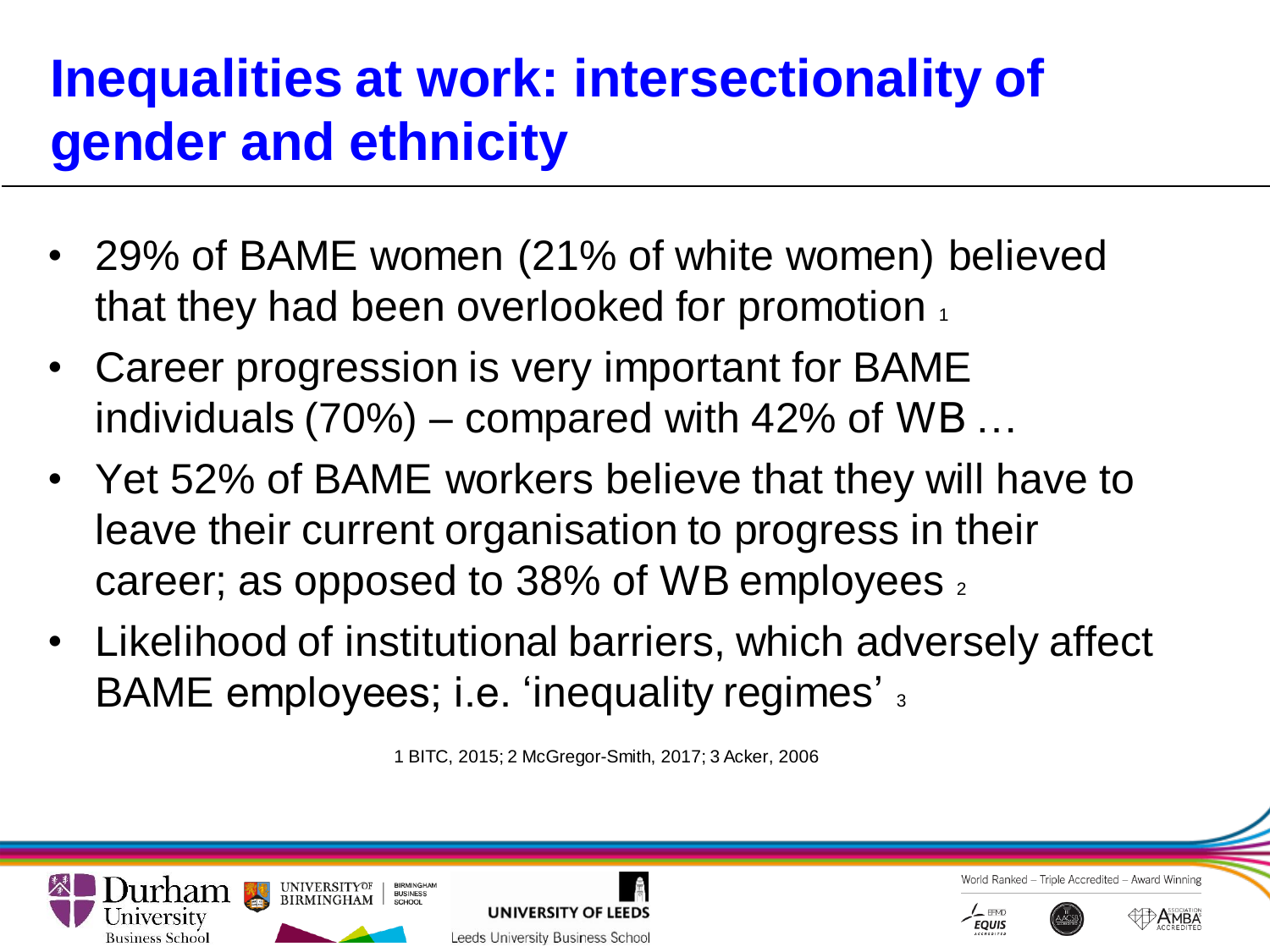## **CIPD Survey**

|                                                                  | <b>BAME Employees</b> | <b>White British</b><br><b>Employees</b> |
|------------------------------------------------------------------|-----------------------|------------------------------------------|
| Career progression to<br>date has failed to meet<br>expectations | 40%                   | 31%                                      |

Factors to kick-start career: significantly more important for BAME employees:

- More supportive line manager who coaches and develops me
- Having a mentor
- More transparent career paths

**RUSINESS** 

- Seeing that other people like me have progressed in the organisation
- Greater diversity of people at senior levels in my current organisation

*Source: CIPD, (2017) Addressing the barriers to BAME employee career progression to the top*









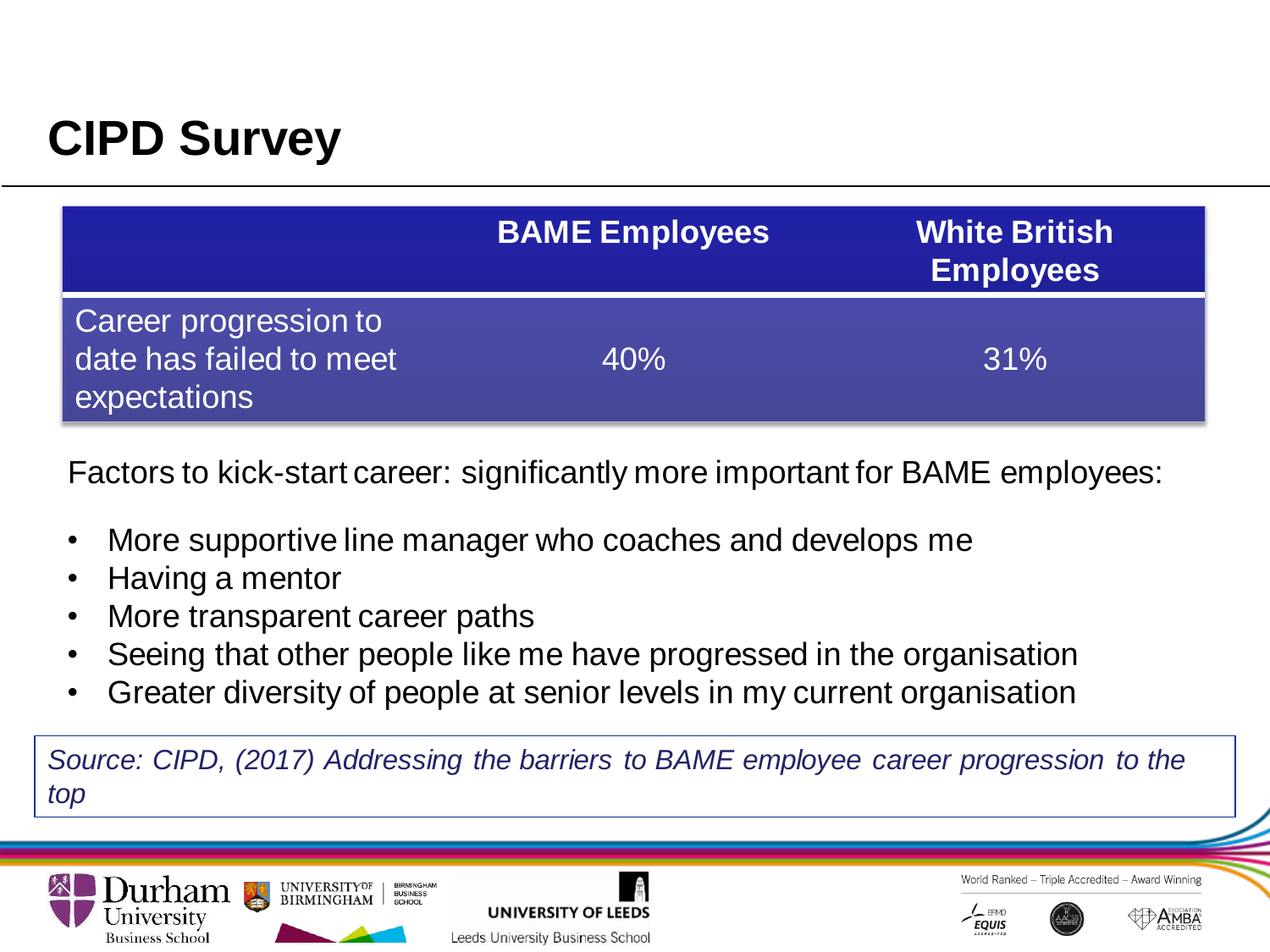### **McGregor Smith Review: Race in the workplace (2017)**

*"The evidence demonstrates that inclusive organisations, which attract and develop individuals from the widest pool of talent, consistently perform better. That is the business case.* 

*"But I believe the moral case is just as, if not more, compelling. We should live in a country where every person, regardless of their ethnicity or background, is able to fulfil their potential at work. Sadly, we are still a long way from this."*





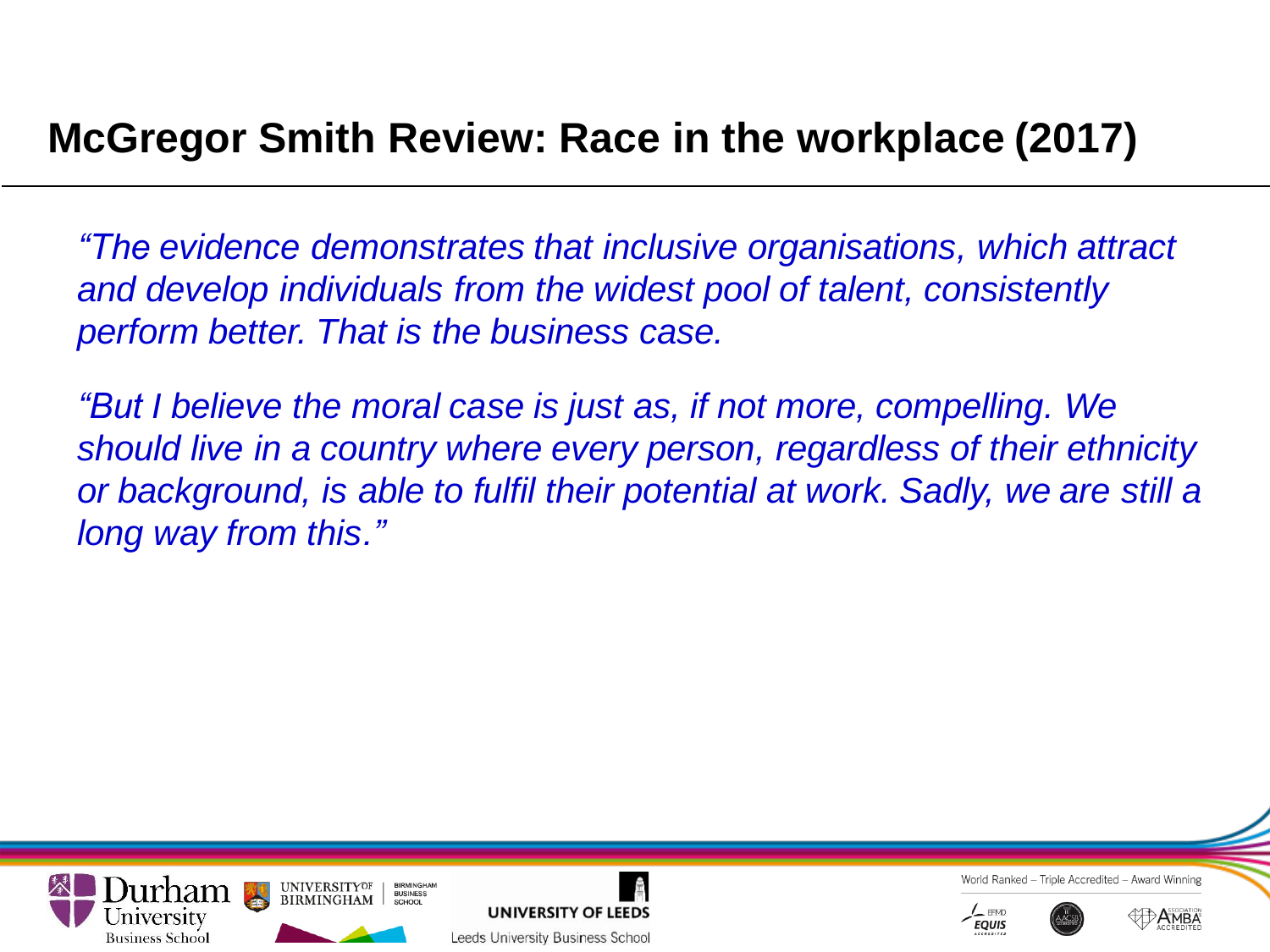### **McGregor Smith Review: Barriers faced by BAME staff**

- Racial discrimination;
- Unconscious and conscious bias;
- Lack of role models, mentors and sponsors in very senior roles at board level;
- Lack of social or professional networks;
- Language (nuances and office banter);
- Stereotypical perceptions of BME groups;
- Lack of transparency of pathways into employment;
- Lack of understanding of cultural differences in various ethnic groups.





- Triple Accredited - Award Winning World Ranked



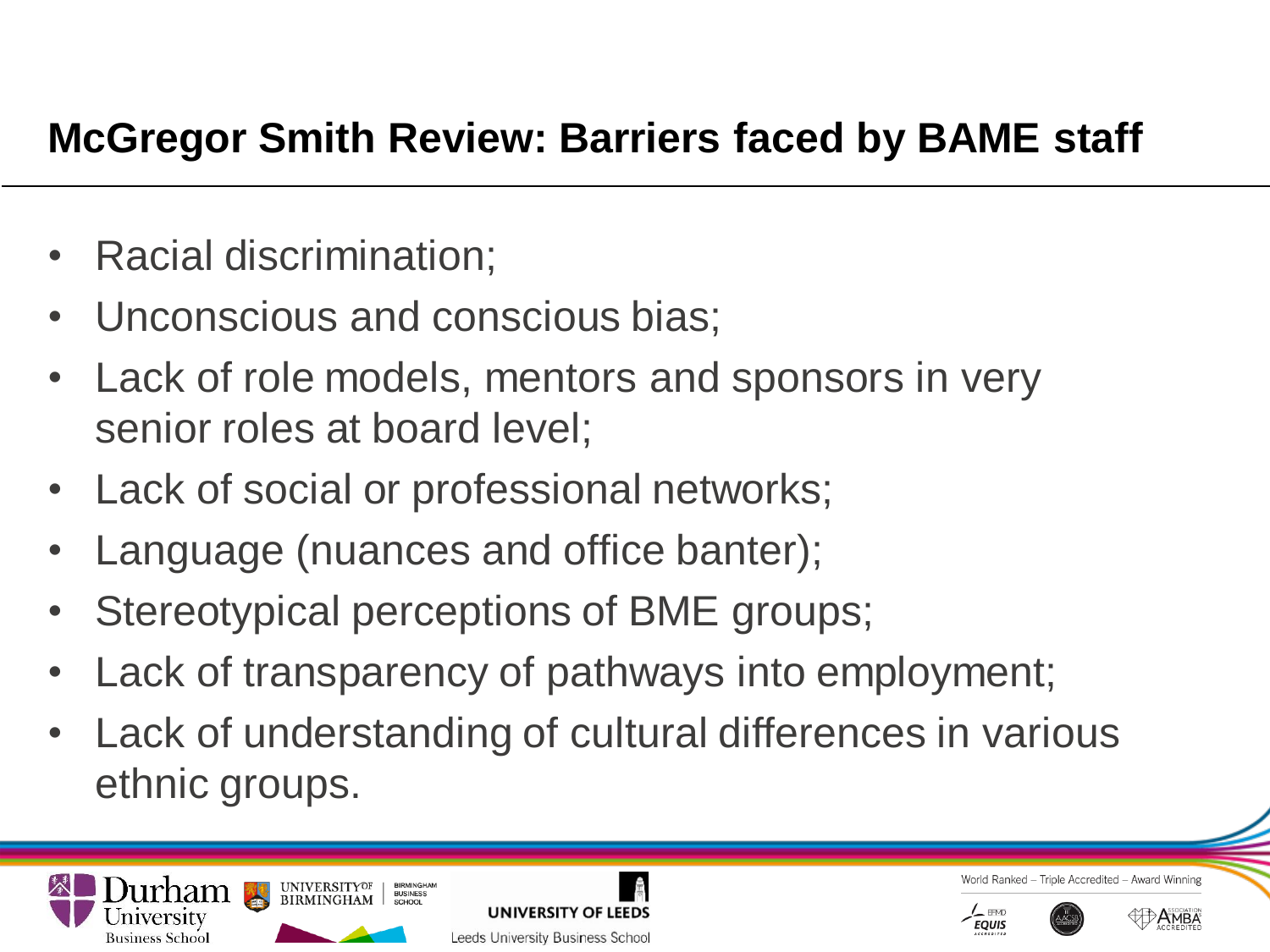### **D&I Issues**







Leeds University Business School



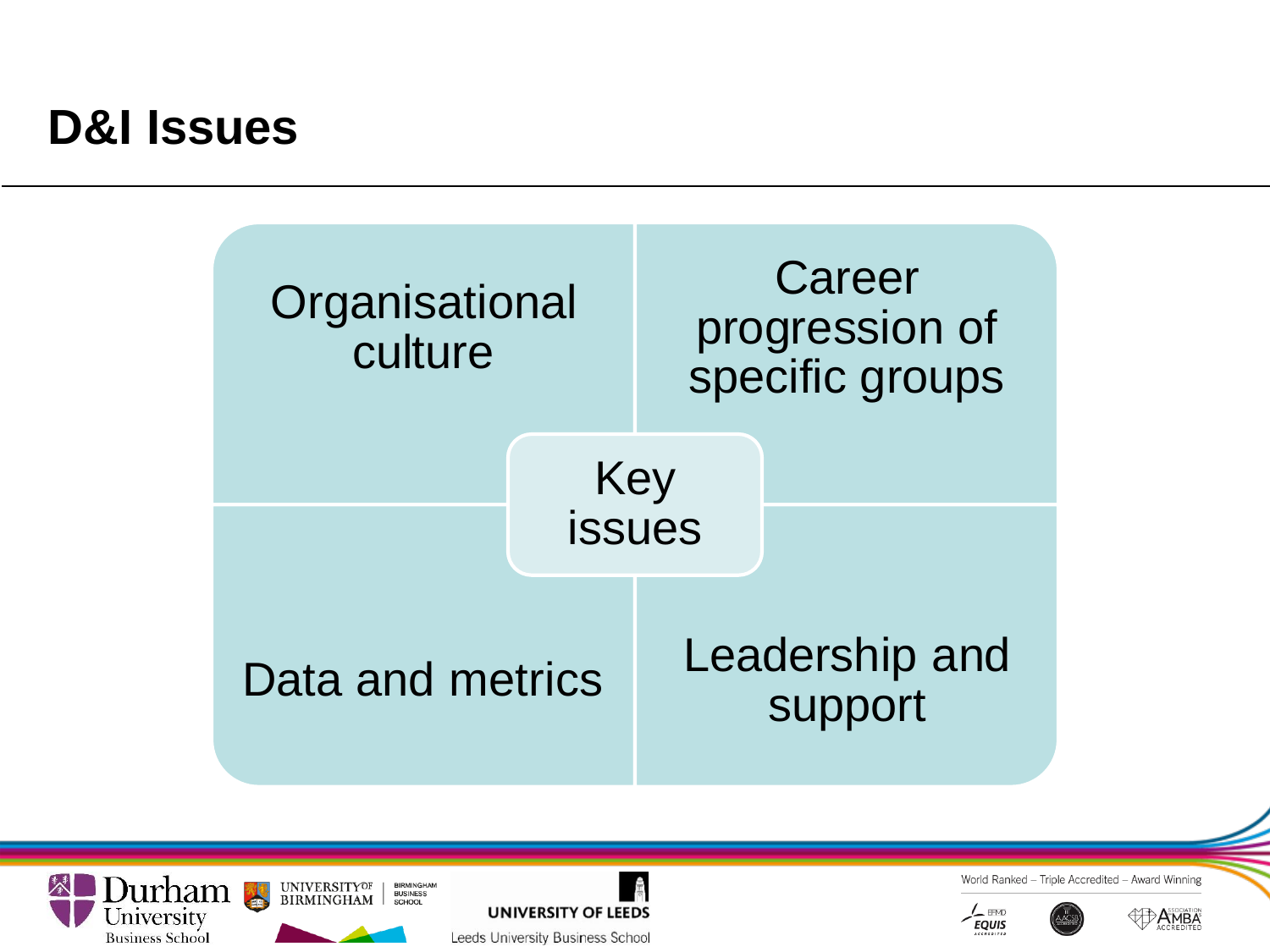#### **Methodology**

- Samples selected purely on gender and BAME ethnicity
- Face to face interviews with semi-structured questionnaire
- Transcripts analysed using NVIVO
- Thematic template approach











**MBA**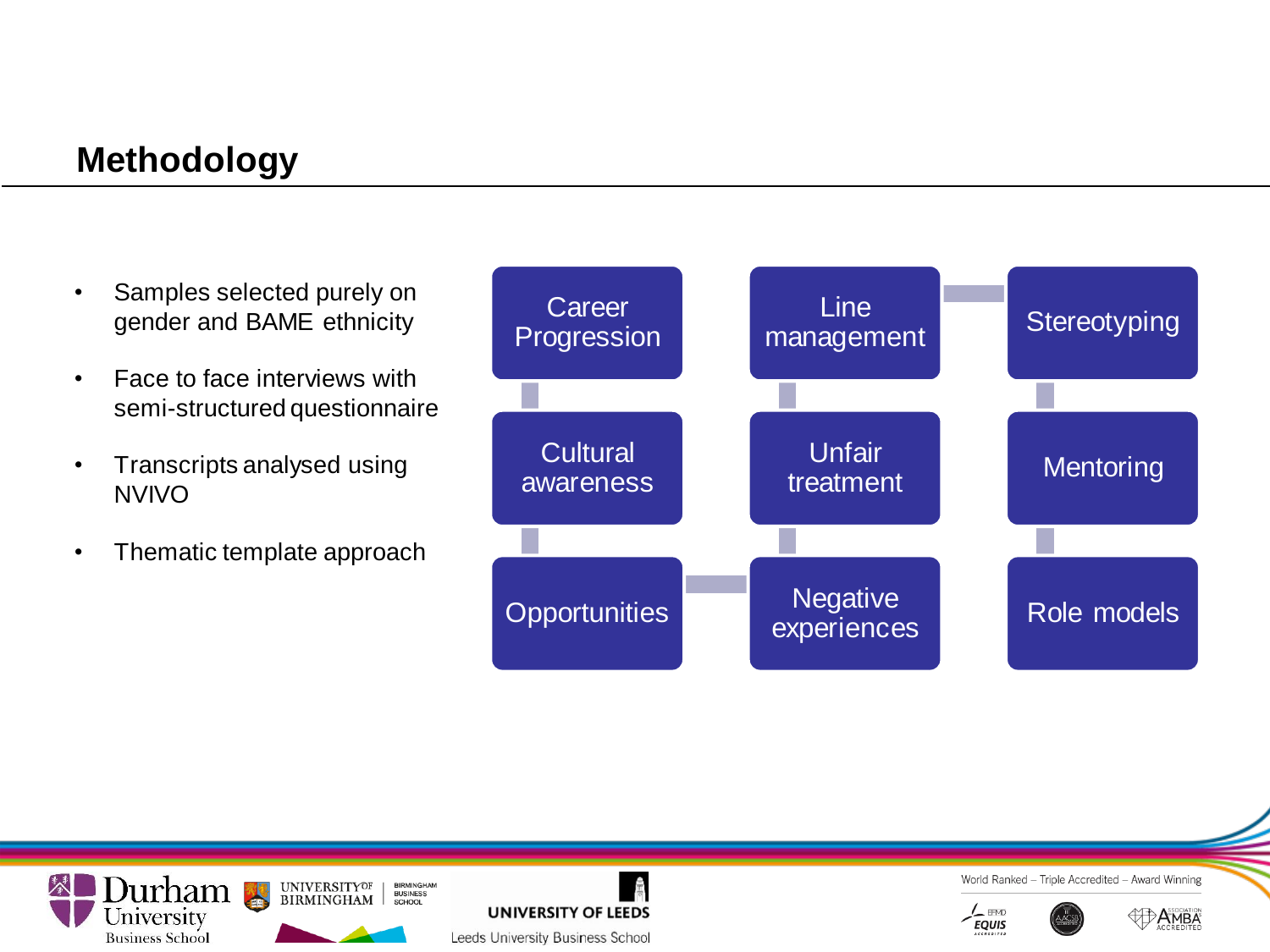### **Cultural awareness of colleagues: Retail**

I don't think they do, to a certain extent. For example, looking after my father, to me, I can't not look after him, it's a family thing, a cultural thing, you have to look after your parents.

I think it's lack of awareness of other cultures and religion; but even within my team, you can tell they don't interact with any BAME people because of their background, where they come from and who they know; I'm probably the only BAME person they know.

I'm lucky in my group that I sit with, that they, on the whole, do, or they're open to learning and understanding. …. they were all interested in kind of, you know, what our festivals are and all different things, and they'll get involved in BAME activities and stuff.

**UNIVERSITYOF LUITICITI SEPTE BIRMINGHAM Business School** 





Leeds University Business School

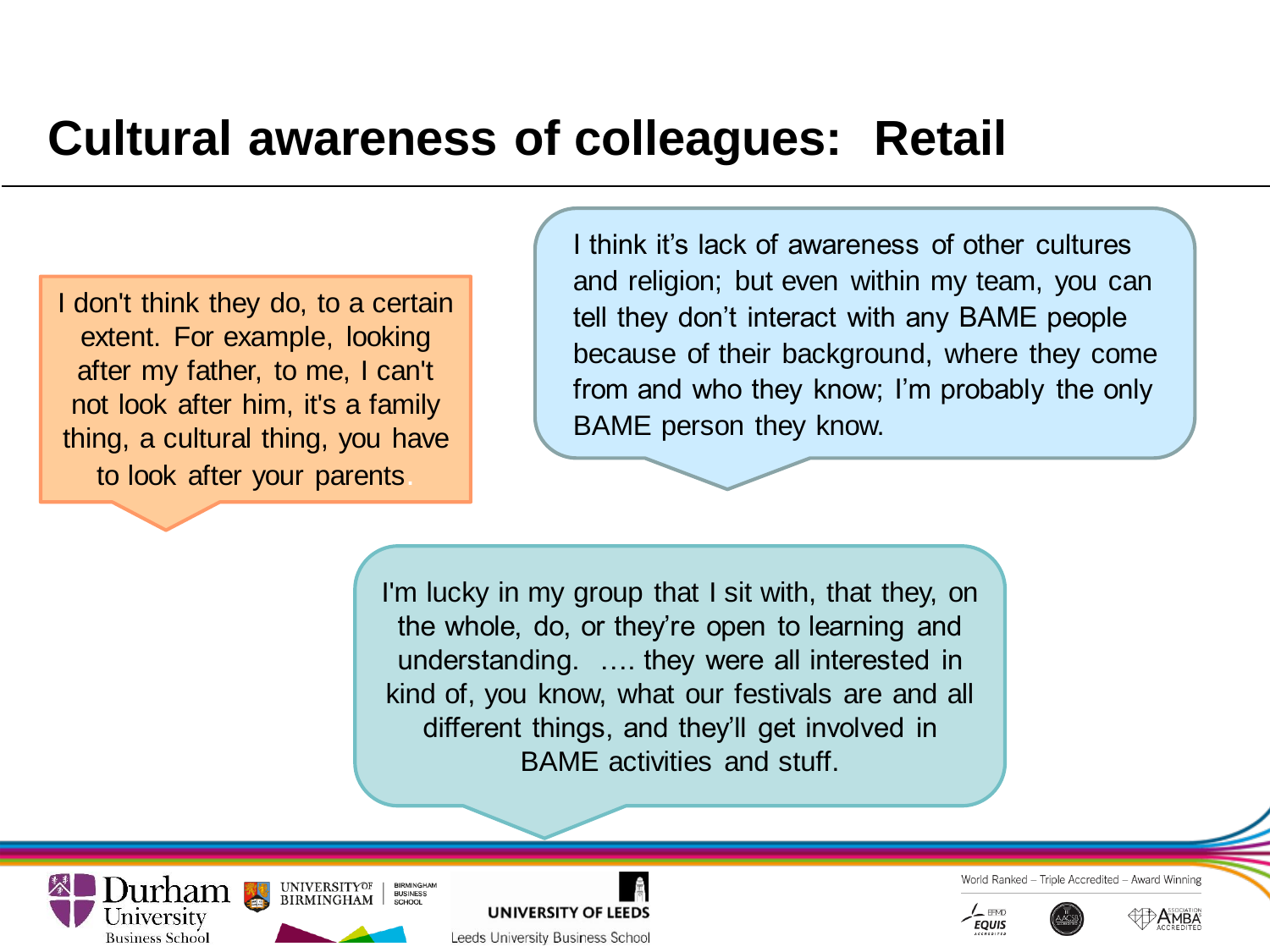## **Cultural awareness of colleagues: Police**

I think they're better now. Certainly, when I joined they didn't, because the training and what not wasn't there. But I think the officers that are joining now, the training is a lot better, they're a lot more aware.

Sometimes, yes, and then when you see your colleagues, so really respectful, we'll go to people's houses and you'll have that respect there and you'll be culturally aware. Then you come back to work and it's a bit different and they don't. There's been instances, comments said about the prayer rooms, comments said about officers that go and pray.

**LEEDS AND SUBINESS BIRMINGHAM** 

**Business School** 

**UNIVERSITYOF** 

**BIRMINGHA**<br>BUSINESS

**UNIVERSITY OF LEEDS** 

Leeds University Business School

Yes, I do, and people are educated, they're more educated on that now in the force, and I think generally, certainly as the new student officers are coming in, they're already a much different generation, much more socially and much more aware of their cultural differences. I think there's been a huge change.



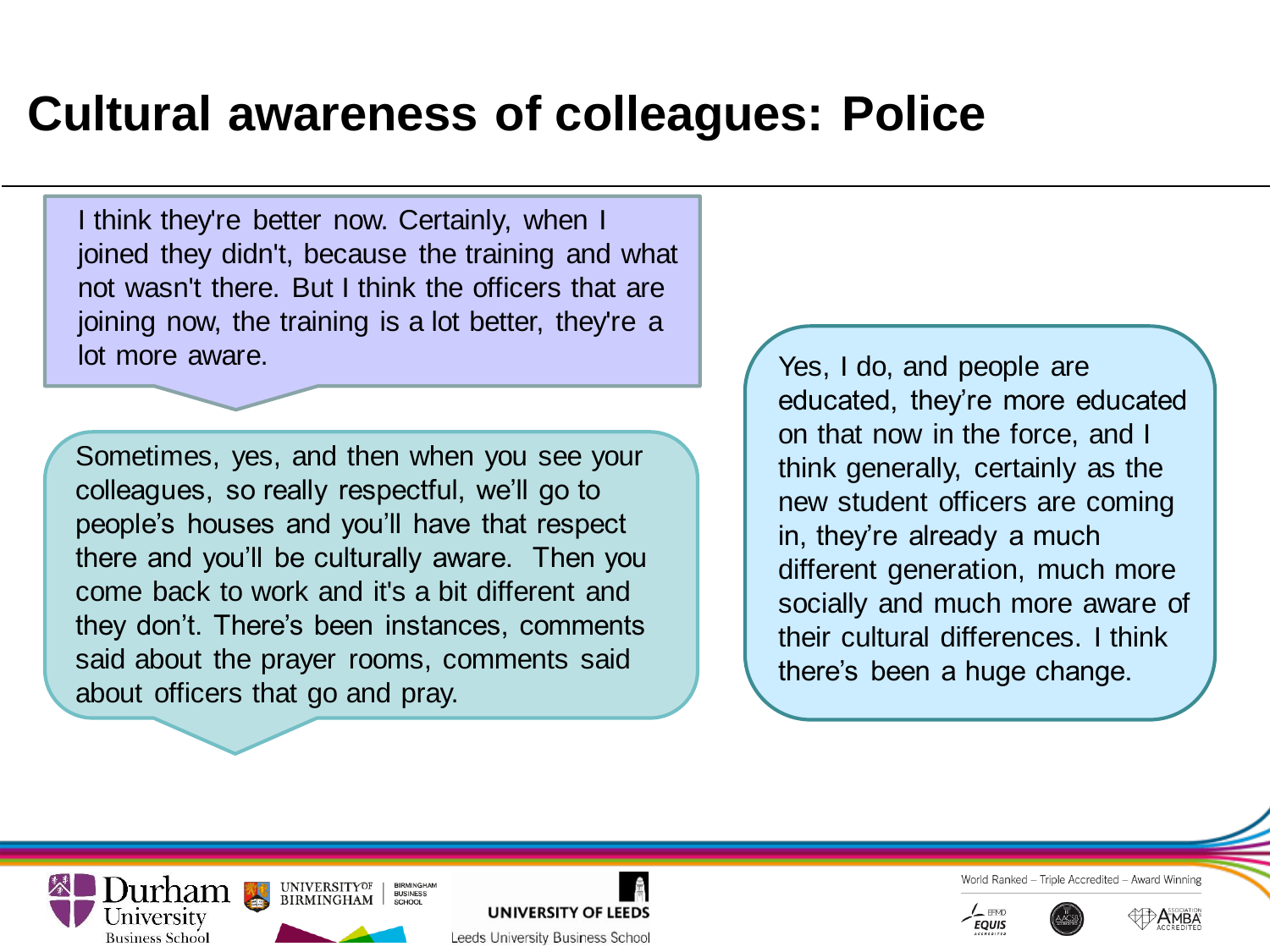### **Career Progression: Retail**

At the moment, because of the circumstances that I've got, I'm fine where I am, but I feel that there isn't a lot of scope. I find that you're not necessarily notified of anything that might come up ... There was an apprenticeship that came up, but again, if felt like, for someone my age, it wasn't necessarily applicable to someone my age

> I think yes and no. It depends. I think I've been really lucky to have been in some really good stores, have some really good managers that have really helped me prop myself up. I'd definitely say that that's played a big part in it as well. I think it is quite rapid career progression to this point, which I'm quite pleased about, but yeah, I'd say the graduate programme does set you up for that as well.





- Triple Accredited - Award Winning World Ranked



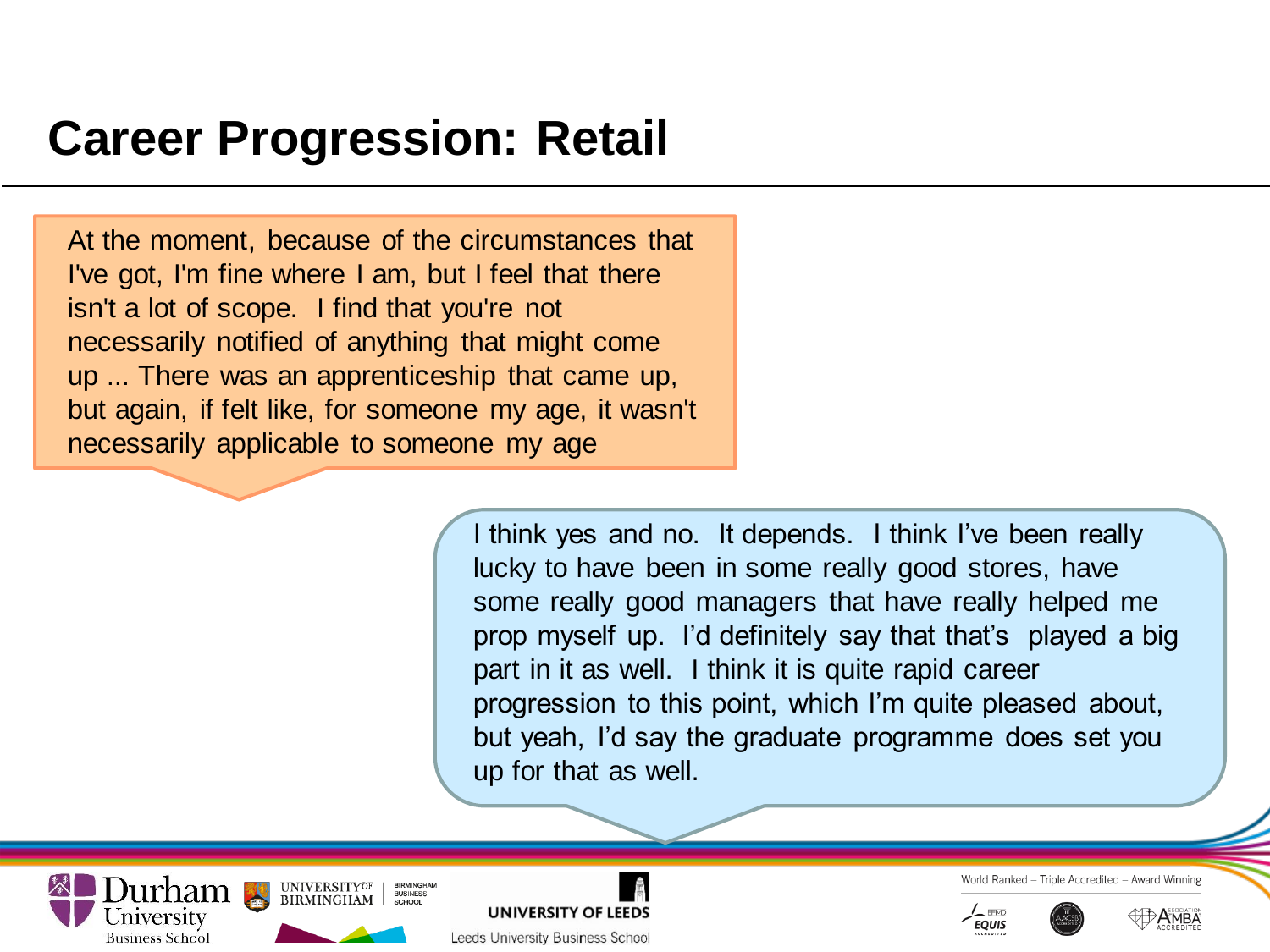### **Career Progression: Police**

*I do feel, as a BME and as a female as well, I do think that you've got to be better than, say, a white male to get the job. You've got to shine more, you've got to work harder.* 

> *So I kind of feel sometimes that no matter how hard I work, no matter how hard I prove myself, if I ever get anything it's because I'm black and I'm female, and I suppose after a while you kind of feel like you're in a constant battle. But these are a minority of people, not everybody is like that.*







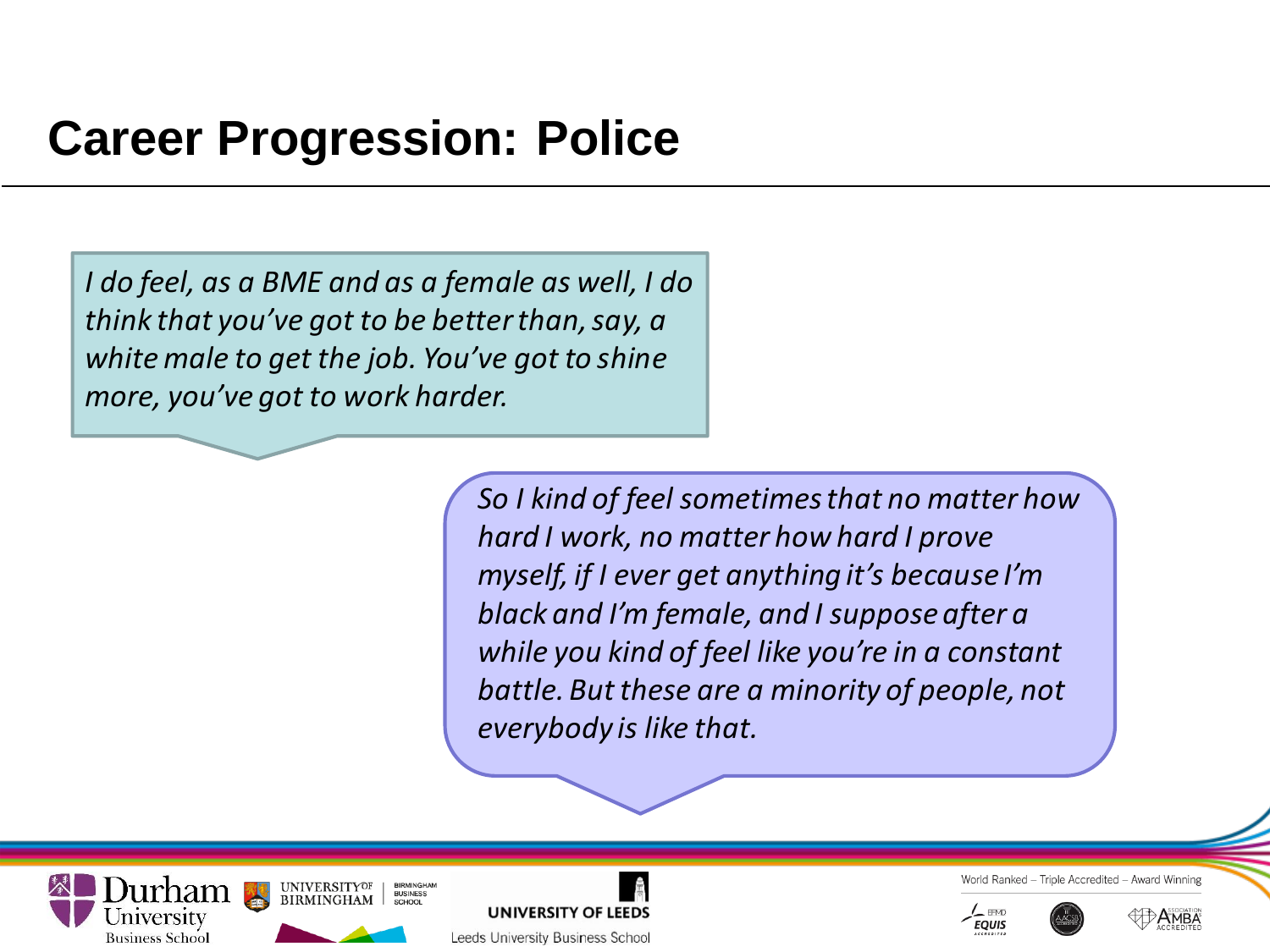## **Stereotypical perceptions: Retail**

"Oh, you speak really good English." "Yeah, I do. I was born here, raised here, my parents sent me to good schools, so yeah I would hope so." Yeah, that kind of thing. And then, "oh, you're the Store Manager? Oh..." and you just know what they're thinking, because this is a very white area, and it's the older customer as well.

No, I've not been aware of any assumptions, not from colleagues; customers yeah, not from colleagues - I don't think, not that I've been aware of.

There is loads of issues, but it's a lack of awareness and it's the people that we hire and the environments they grow up in and it's the lack of interaction they have, and it's a lack of training. You can't help your upbringing or what communities you've grown up with, or your lack of interaction with BAME people





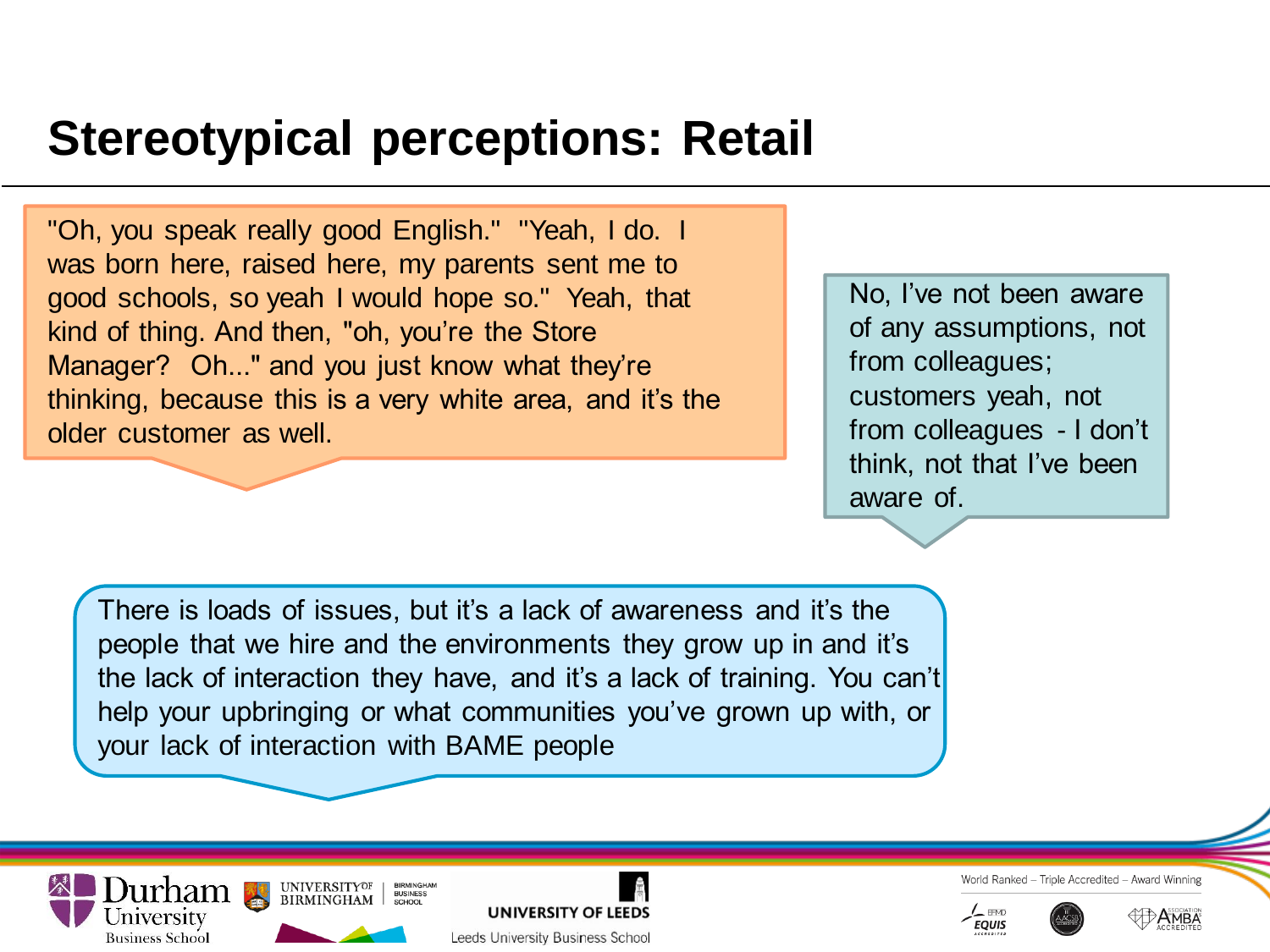### **Stereotypical perceptions: Police**

I think people who know me know I'm quite... how can I explain it. I don't go backwards to come forward, so to speak. I don't know, maybe their experiences of dealing with some of the Asian females are they're quiet, they do what they're told and stuff. Do you know what I'm trying to get to, sort of thing?

I think the people doing it come from small villages so they haven't any experience of black people. So sometimes they're a bit surprised. I might speak to people within the organisation on the phone and then they might meet me, and they're like "oh, I didn't realise you were black. You don't sound black," and I said "I don't know what black sounds like, so... sorry."

**BIRMINGHA**<br>BUSINESS

**UNIVERSITY OF LEEDS** 

Leeds University Business School

**Lurham** Buniversity Business School<br>Triversity

**Business School** 

Comments made about…a presumption made about what you would eat, because you're sort of from a mixed-race background, that you should only eat sort of only West Indian food, that you can cook West Indian food, that your parents would cook that.



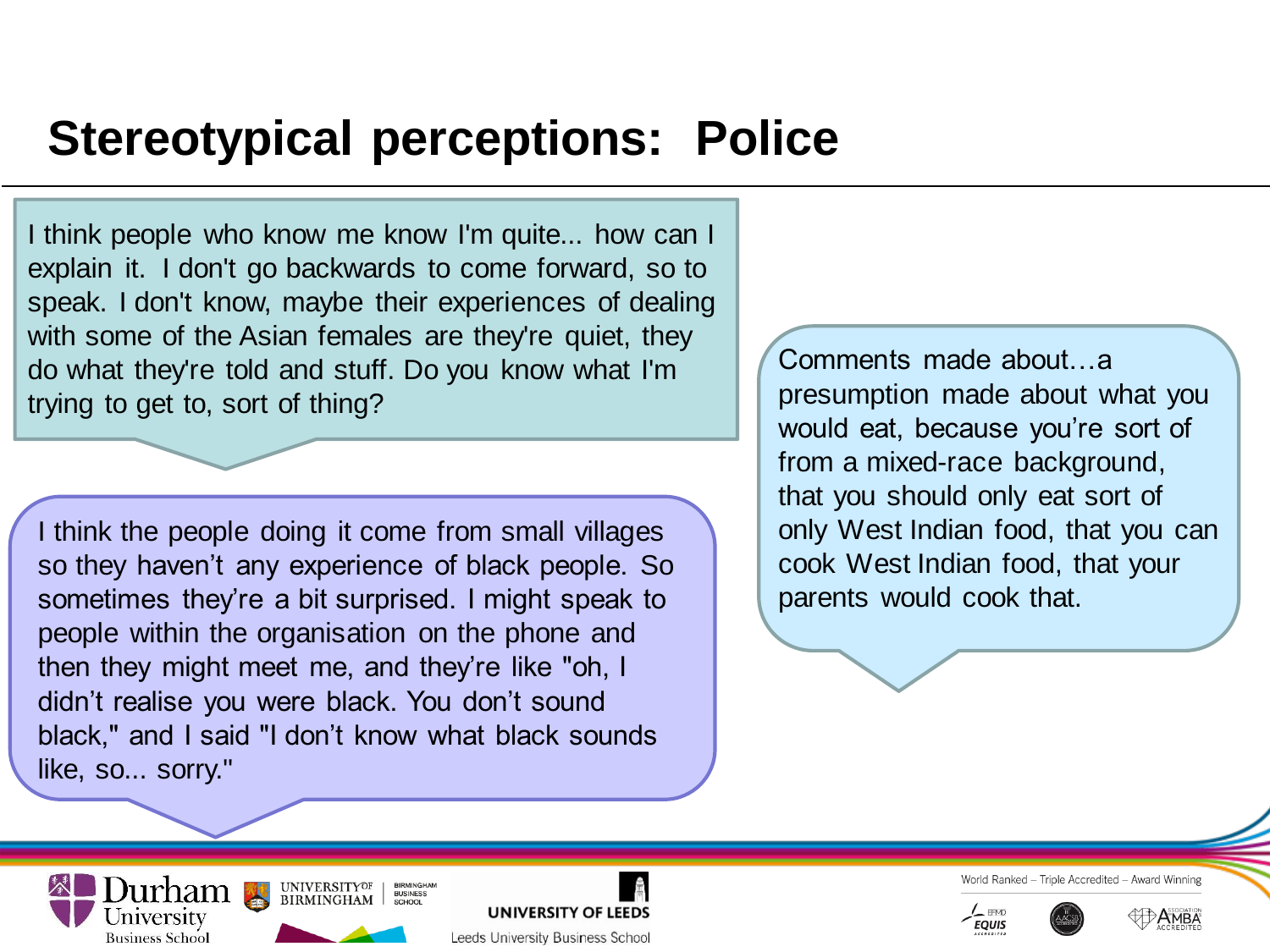# **Implications**

- Need to address the challenges that prevent BAME women from progressing, being cognisant of multiple identities (carer, age, ambition, skills,
- Talent and ambition relate to all levels of the organisation people to achieve their potential
- With more transparent procedures and processes comes more individual responsibility for managing their own career progression
- We need to think more about different sub-cultures
- Mentorship is highly valued and important to help with career progression